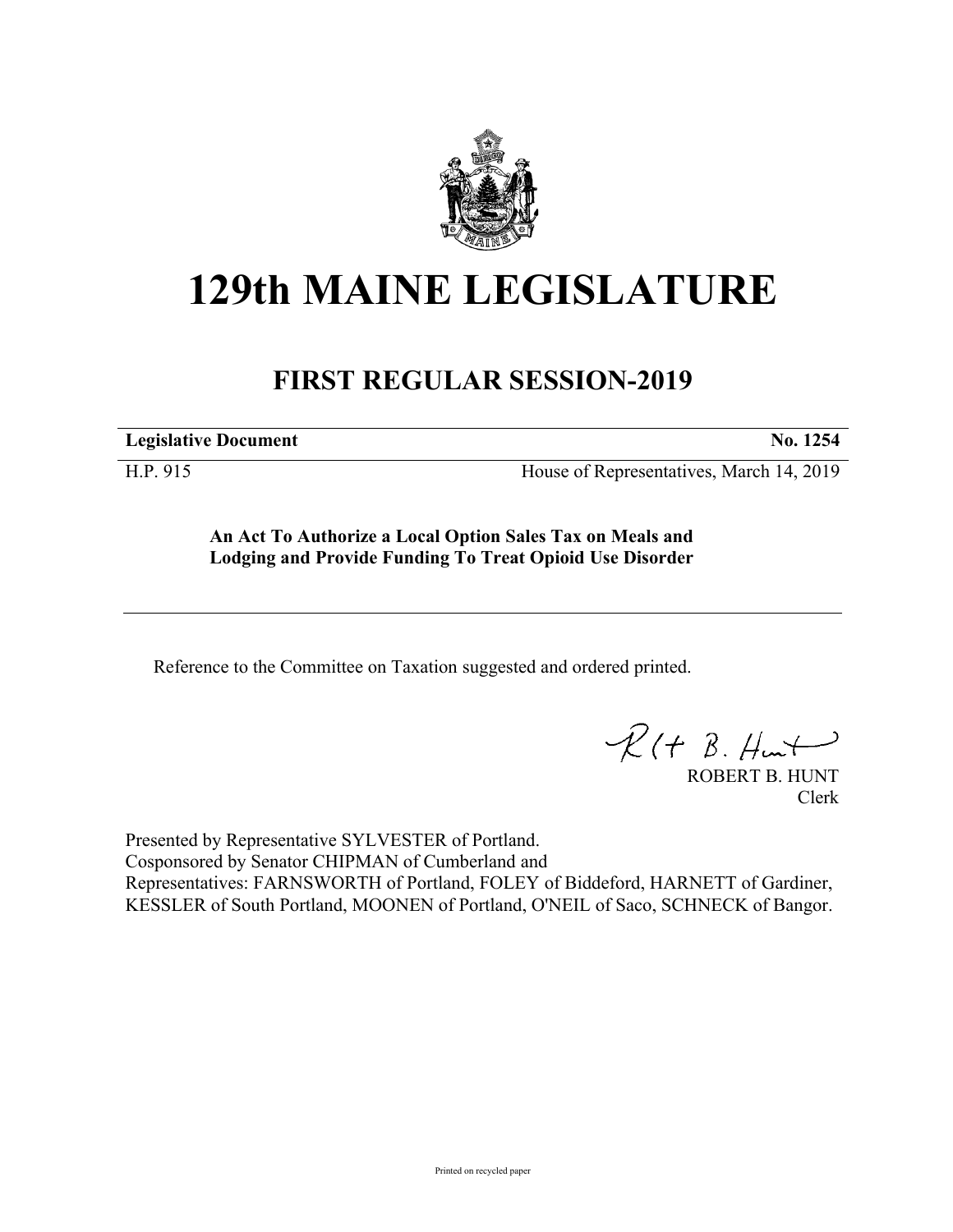| 1      | Be it enacted by the People of the State of Maine as follows:                               |
|--------|---------------------------------------------------------------------------------------------|
| 2      | Sec. 1. 36 MRSA §1819 is enacted to read:                                                   |
| 3      | §1819. Municipal local option sales tax on meals and lodging; funding for treatment         |
| 4      | of opioid use disorder                                                                      |
| 5      | <b>1. Definitions.</b> As used in this section, unless the context otherwise indicates, the |
| 6      | following terms have the following meanings.                                                |
| 7      | A. "Local option sales tax" means a sales tax imposed pursuant to subsection 2.             |
| 8      | B. "Participating municipality" means a municipality that has imposed a local option        |
| 9      | sales tax pursuant to this section.                                                         |
| 10     | C. "Prepared food" does not include adult use marijuana or adult use marijuana              |
| 11     | products, as defined in Title 28-B, section 102, subsections 1 and 2, respectively.         |
| 12     | 2. Authorization to impose local option sales tax. A municipality by referendum             |
| 13     | conducted pursuant to subsection 9 may impose a local option sales tax of no more than      |
| 14     | 1% on prepared food and the value of rental of living quarters in any hotel, rooming        |
| 15     | house or tourist or trailer camp and may limit the period of time the tax is imposed to     |
| 16     | specified months of the year.                                                               |
| 17     | 3. Local option sales tax limited to taxable meals and lodging. A municipality              |
| 18     | may not impose a local option sales tax on prepared food or the value of rental of living   |
| 19     | quarters of any hotel, rooming house or tourist or trailer camp not subject to tax pursuant |
| 20     | to section 1811.                                                                            |
| 21     | 4. Notify State Tax Assessor. A participating municipality shall notify the assessor        |
| 22     | at least 90 days before the local option sales tax is effective.                            |
| 23     | <b>5. Administration.</b> A retailer in a participating municipality shall transfer the     |
| 24     | revenue from a local option sales tax at the time and in the manner provided in section     |
| 25     | 1951-A for the transfer of state sales tax revenue. The tax is subject to the same          |
| 26     | enforcement provisions, interest, penalties and administrative actions as other taxes       |
| 27     | assessed under this Part.                                                                   |
| $28\,$ | 6. Distribution of revenue. Each month, the assessor shall identify the amount of           |
| 29     | revenue attributable to each participating municipality under this section, subtract the    |
| 30     | costs of administering this section and certify the net amount for that municipality to the |
| 31     | Treasurer of State for distribution pursuant to this subsection. From the net amount        |
| 32     | certified for a municipality under this subsection, the Treasurer of State shall make       |
| 33     | monthly payments as follows:                                                                |
| 34     | A. To the participating municipality, 85% of the net amount; and                            |
| 35     | B. To all other municipalities, 15% of the net amount. Funds distributed pursuant to        |
| 36     | this paragraph must be used by the receiving municipality for the purposes of               |
| 37     | preventing and treating opioid use disorder in that municipality.                           |